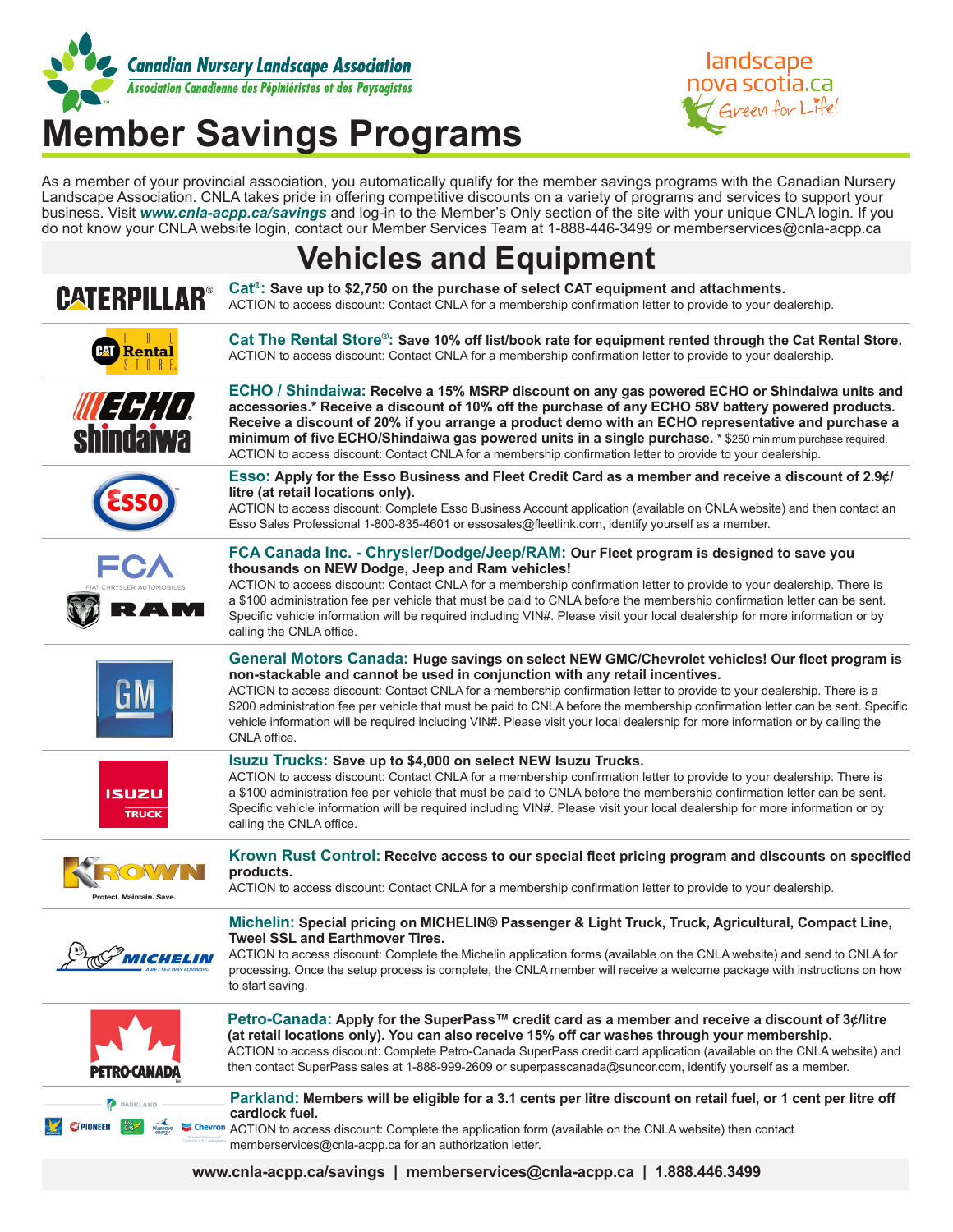## **Vehicles and Equipment continued**



**VW Canada: Huge savings on select NEW VW vehicles! Our fleet program is non-stackable and cannot be used in conjunction with any retail incentives.**

ACTION to access discount: Contact CNLA for a membership confirmation letter to provide to your dealership. There is a \$200 administration fee per vehicle that must be paid to CNLA before the membership confirmation letter can be sent. Specific vehicle information will be required including VIN#. Please visit your local dealership for more information or by calling the CNLA office.



#### **Wacker Neuson: Receive 5% off MSRP.**

ACTION to access discount: Contact CNLA for a membership confirmation letter to provide to your dealership. There is a  $\alpha U$  if takes! \$100 administration fee per purchase that must be paid to CNLA before the membership confirmation letter can be sent.

### **Business Services**



**Landscape Management Network (LMN): Members receive free LMN Budgeting Software License.** 

**Deluxe: Members save 15% on printed products. Receive discounted rates with Deluxe Payweb payroll** 



**Save \$200 on LMN Professional Software License.**  ACTION to access discount: Log into the CNLA website, and follow the link there to get started.



**Mark's: 10% off the regular prices on the majority of Mark's workwear clothing, footwear and safety accessories.**  ACTION to access discount: Contact CNLA to request a copy of the discount card for your business and employees.



**Staples: 20% off most products or services in the Solution Shop – Either in store or through the online site - www.staplescopyandprint.ca**  ACTION to access discount: Visit www.staplesprint.ca to create your account.



**Work Authority:15% discount on all regular priced merchandise.**  ACTION to access discount: Contact CNLA to request a copy of the discount card for your business and employees.

# **Industry Training**



**Landscape Horticulture Certification Program: CNLA Members receive discounted rates on training manuals and exam registration for all Landscape Horticulture Certification designations.**  ACTION to access discount: To register for the exams or purchase the certification manuals, please visit the CNLA website or contact the Professional Development department at CNLA *certification@cnla-acpp.ca*.



**St. John Ambulance: Members receive an 8% discount on First Aid courses and 10% off of First Aid Supplies.**

ACTION to access discount: Contact CNLA for a membership confirmation letter to provide to your sales representative.





#### **Choice Hotels: Save 15% on the lowest internet advertised price at participating Choice Hotels worldwide, on an available-room basis.**

ACTION to access discount: Visit www.choicehotels.ca/cnla and input your CNLA ID # (available on the CNLA website) or call Choice Hotels at 1-800-424-6423.



#### **Travelodge: Save 16% to 20% off at Travelodge Canada.**

ACTION to access discount: Visit www.travelodge.ca, in the booking widget, enter your destination, dates and the number of rooms and guests. Click the SPECIAL RATE drop down field, click on CORPORATE CODE, enter Client ID # (available on the CNLA website) or call Travelodge at 1-800-578-7878 and quote your Client ID #.